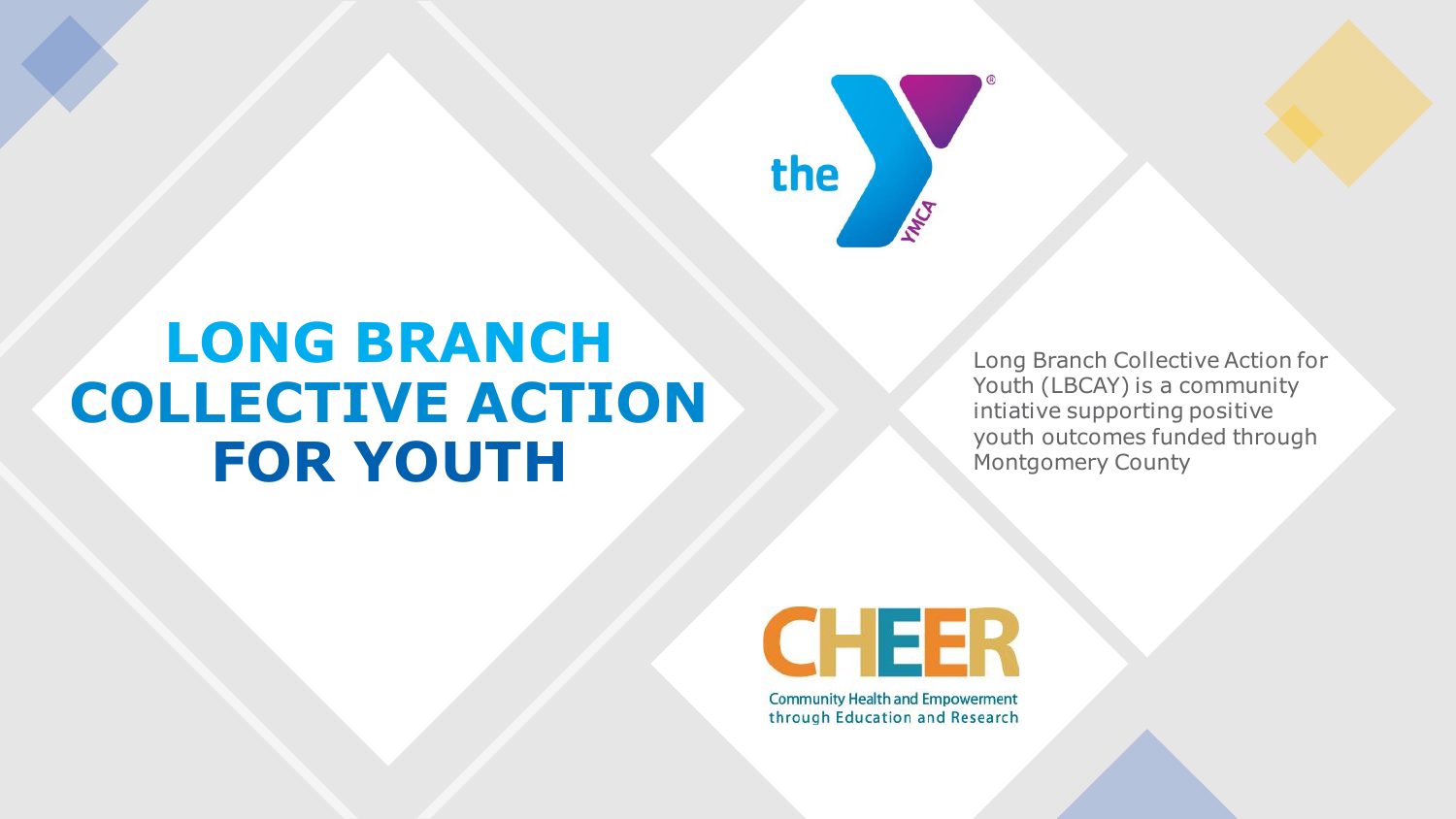

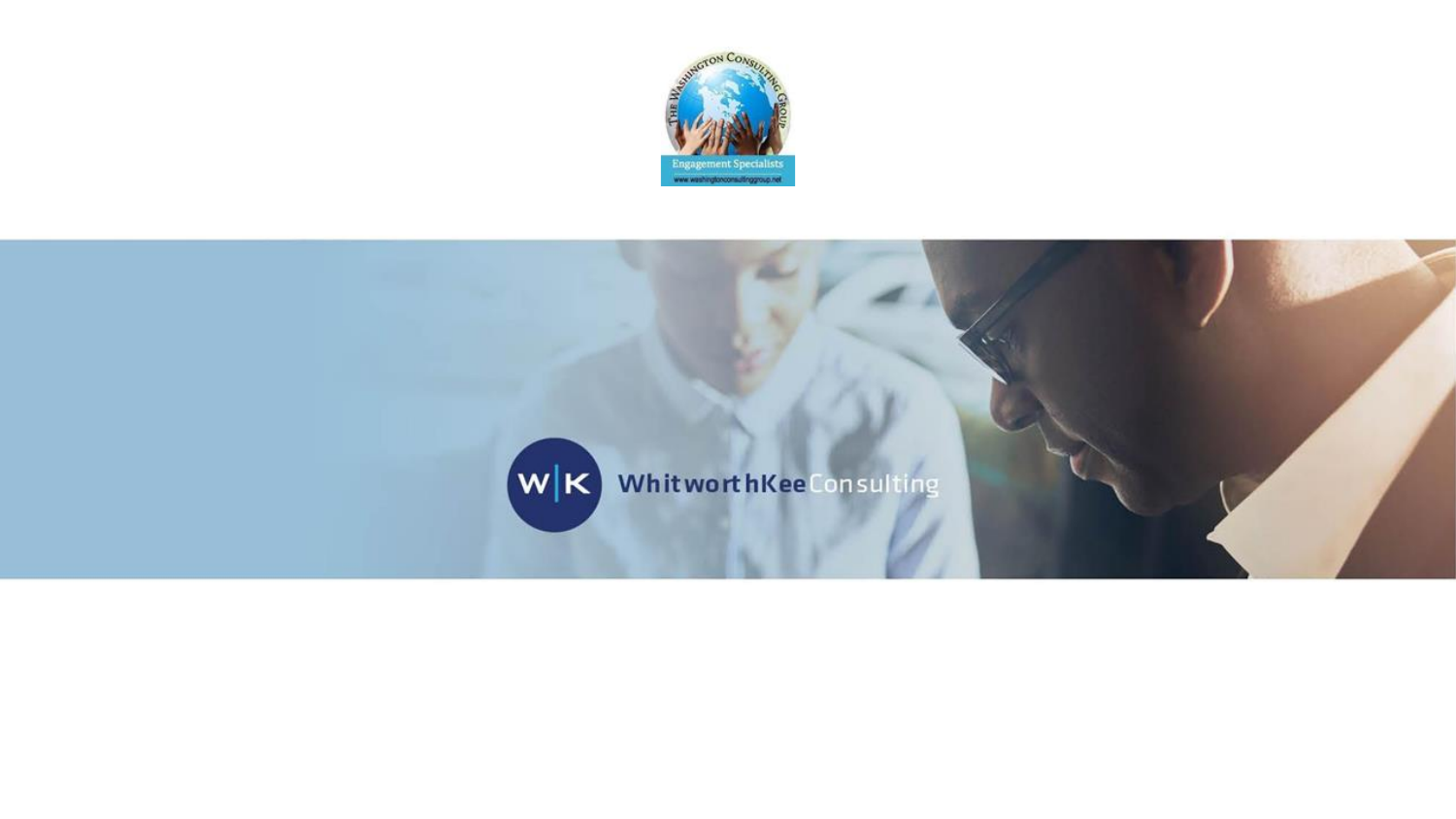# **YOUTH FOCUS GROUPS**

# **NOVEMBER 2020**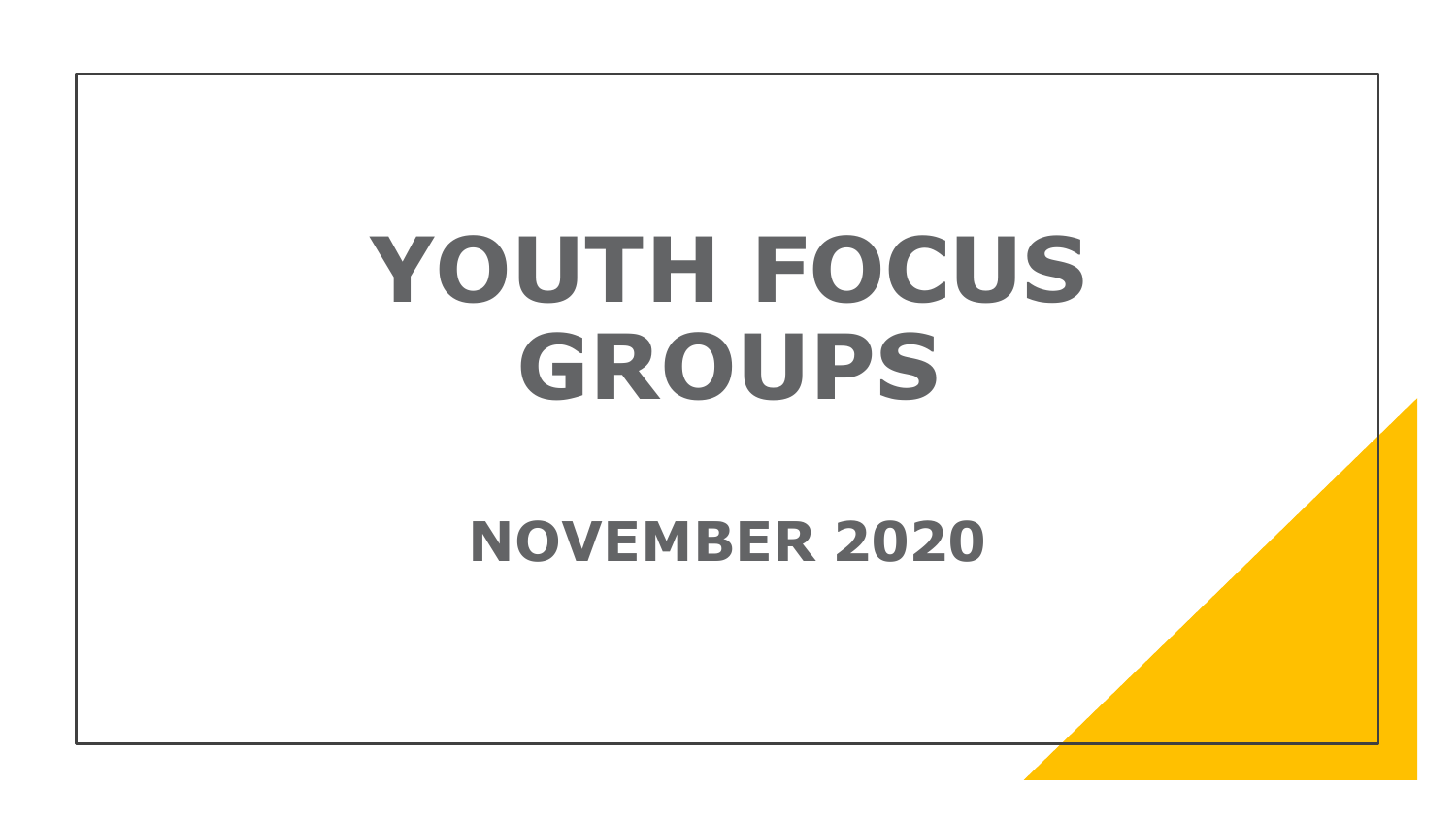**This presentation was developed by WhitworthKee Consulting in partnership with YMCA Youth & Family Services and Community Health and Empowerment through Education and Research (CHEER). Funding for LBCAY is provided through Montgomery County.**

**Sharing and redistribution of this presentation and other LBCAY materials is subject to YMCA approval and must include all provided organizational logos.**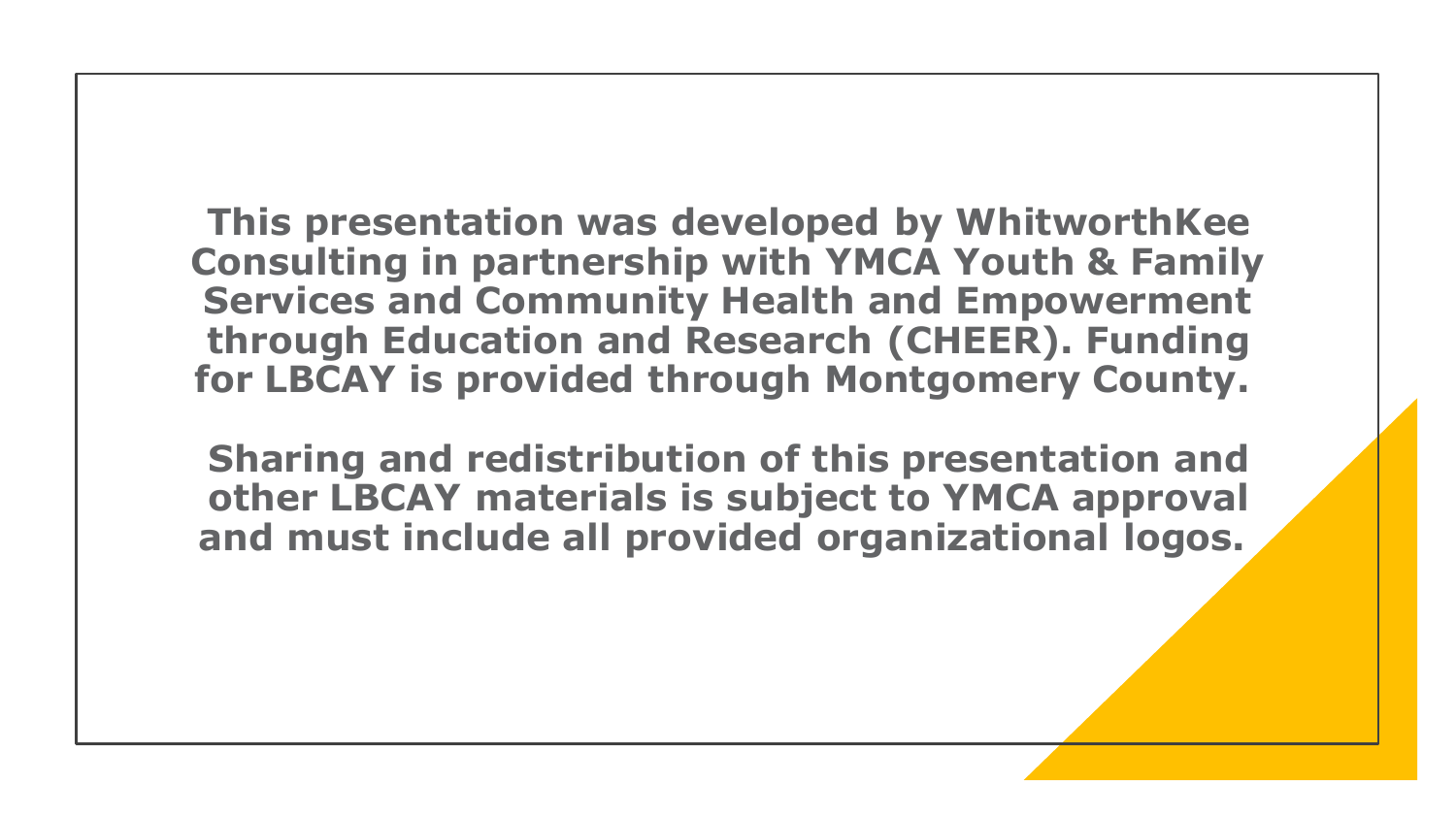# **Background**

- Two focus groups were conducted with Ethiopian (*n=*5) and Hispanic/Latino (*n=*6) Youths in November 2020.
- The goals of the focus groups were to get youths' perspectives on: o Ways community-based organizations can provide educational support; o How best to serve and get more youths involved in afterschool programs; o Most effective medium for sharing community happenings and resources; o Recommendations

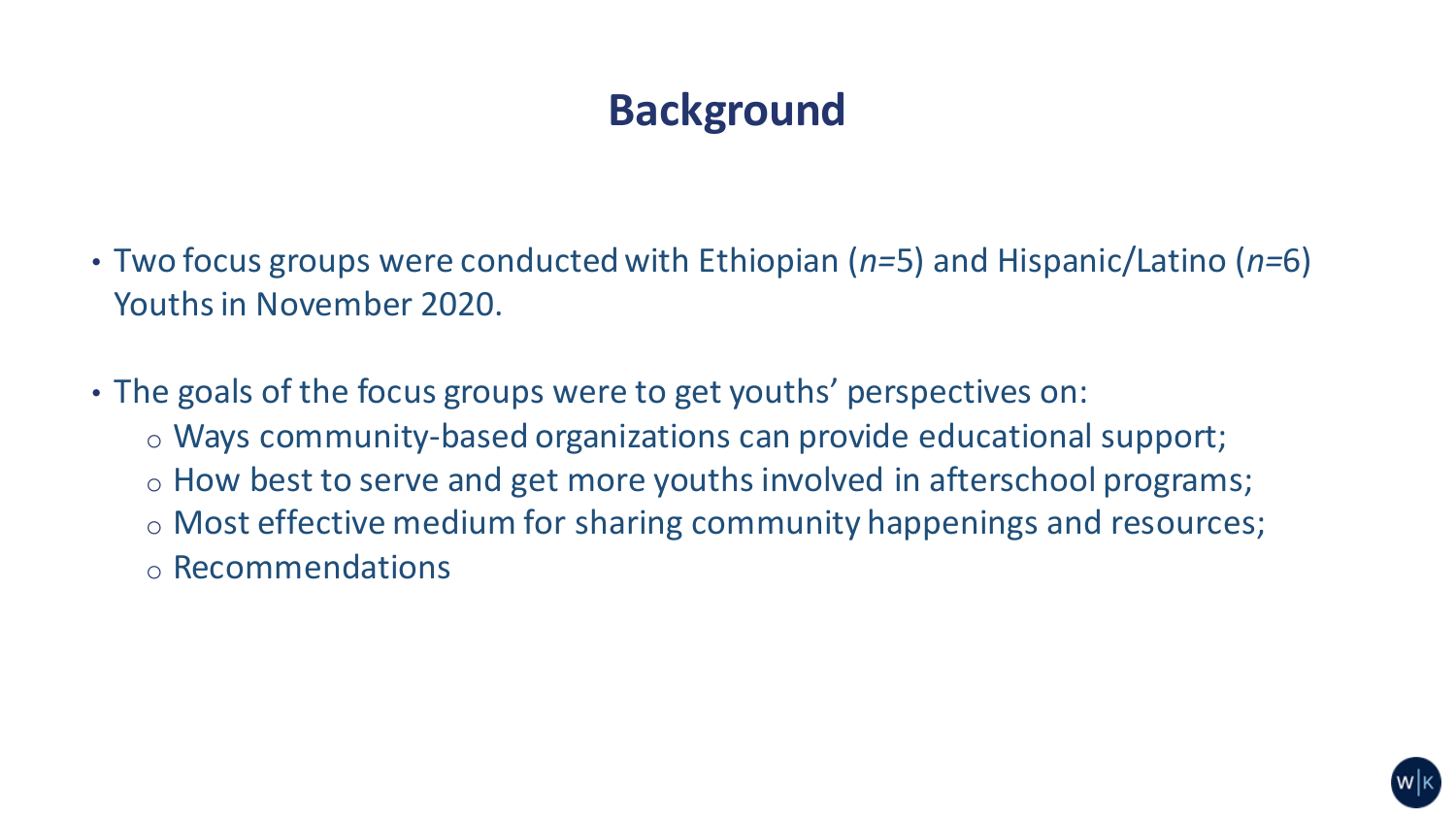## **Procedures**

- Focus groups were conducted using Zoom:
	- $\circ$  50 60 minutes;
	- o Audio-recorded
- Audio-recordings were transcribed verbatim by a professional translation company
- Transcripts analyzed for emergent themes using Dedoose Qualitative Software

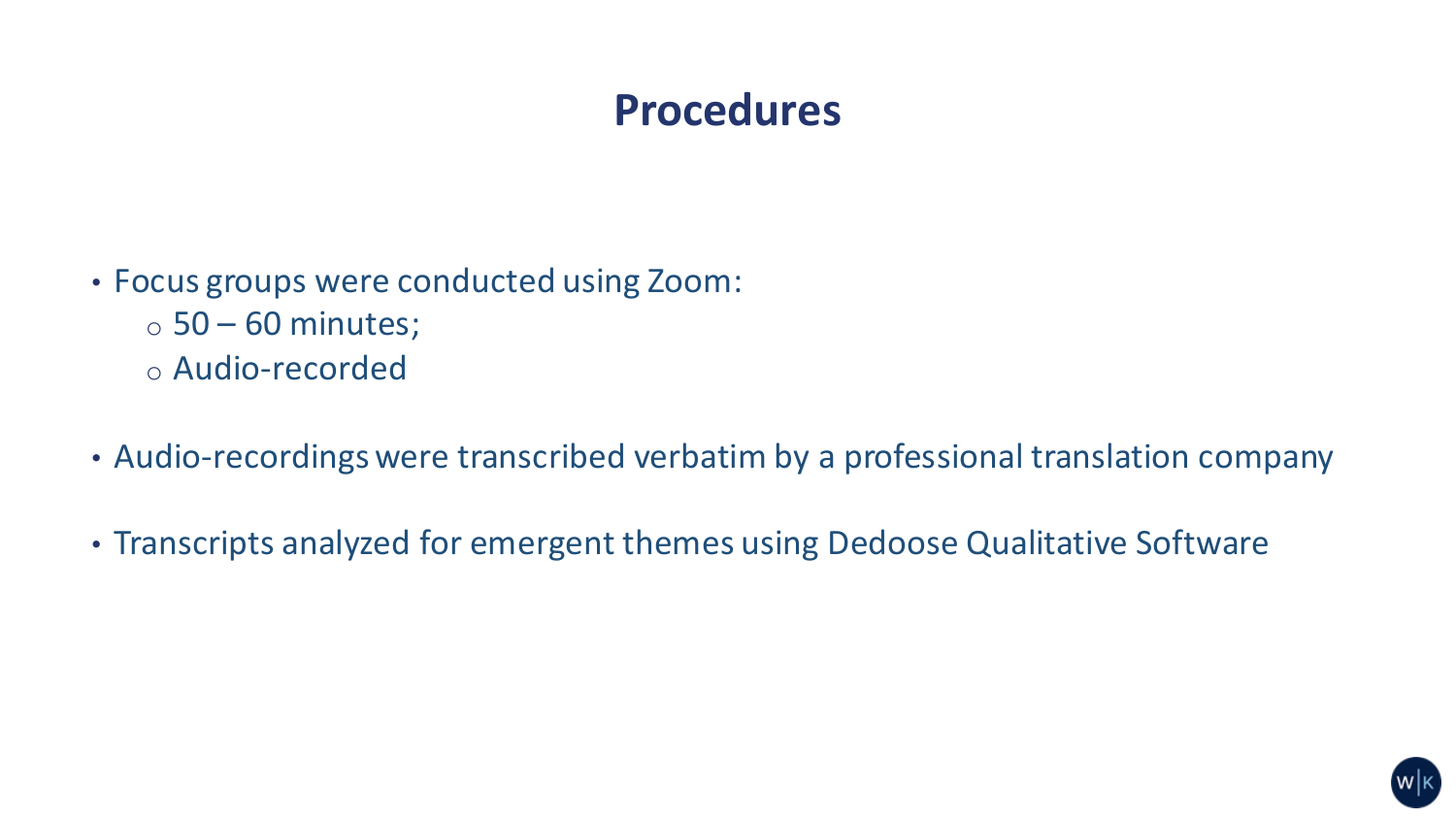# **Findings**

- Findings are organized and presented based on analysis of youths' general perceptions of:
	- o Schooling
	- o Afterschool Program
	- o Communication
	- o Recommendations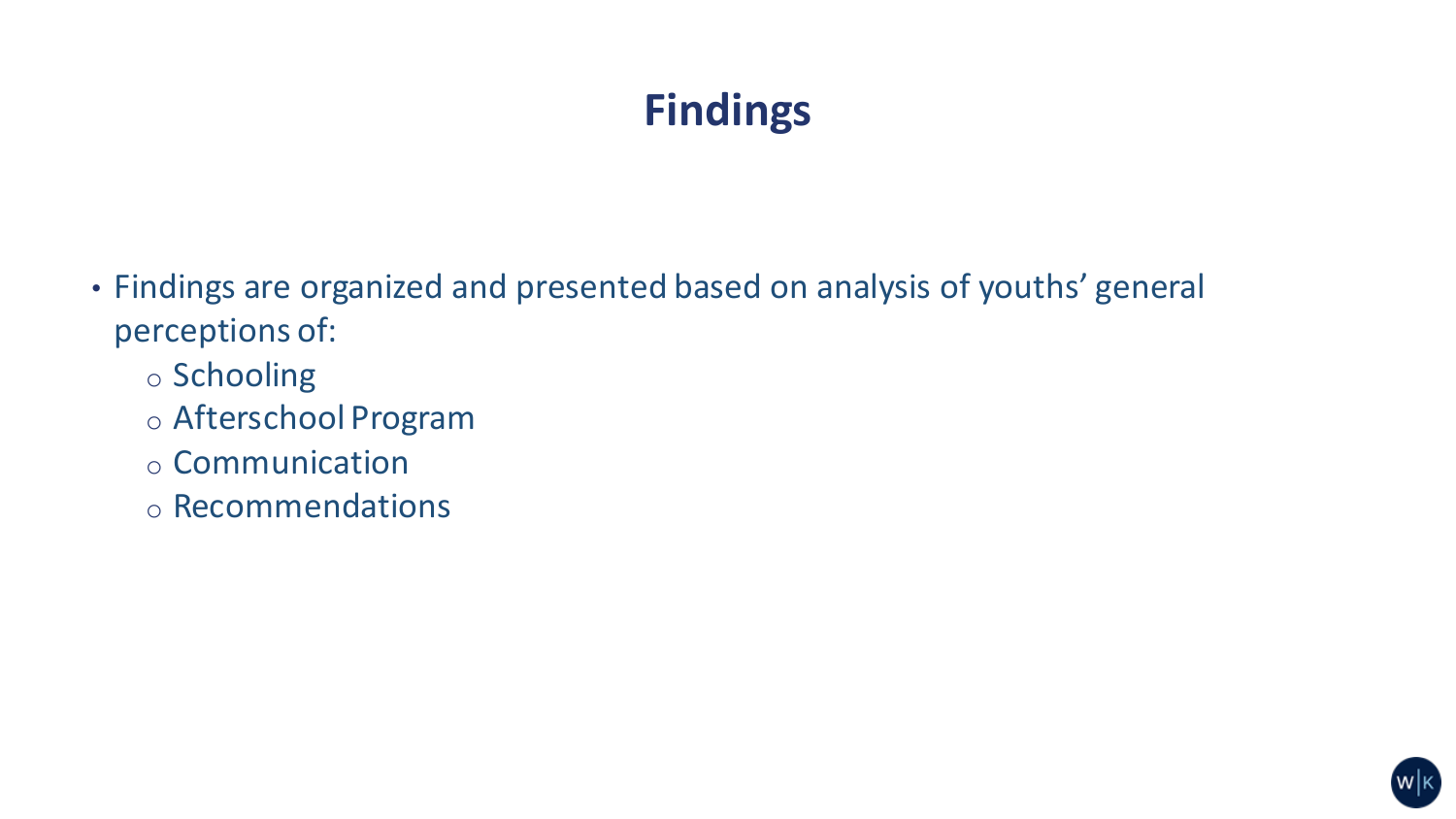# **SCHOOLING: Help Needed to Be Successful In School**

Youths identified several factors that would help them be more successful in school

#### **(1) Having quiet space to do their classes**

*For me, I need to be in the room. Nobody around me. . . A quiet space* [Participant 1EATBH] *"need to work without distractions*." [Participant 3ECTDH]

#### **(2) Need for textbooks or print materials**

*I think I'm more like a hands-on learner. Everything is on the computer these days. And I like to write things down. So I think textbook or stuff would help because everything is online.*  And I like to write stuff down to understand them. [Participant 2EBTCH]

#### **(3) Need to reduce procrastination and increase their organizational skills**

*Not procrastinate 'till the last second, like on the day that we got to turn [assignments] in . . . Maybe being more organized.* [Participant 10HEIFS]

#### **(4) Need for tutors**

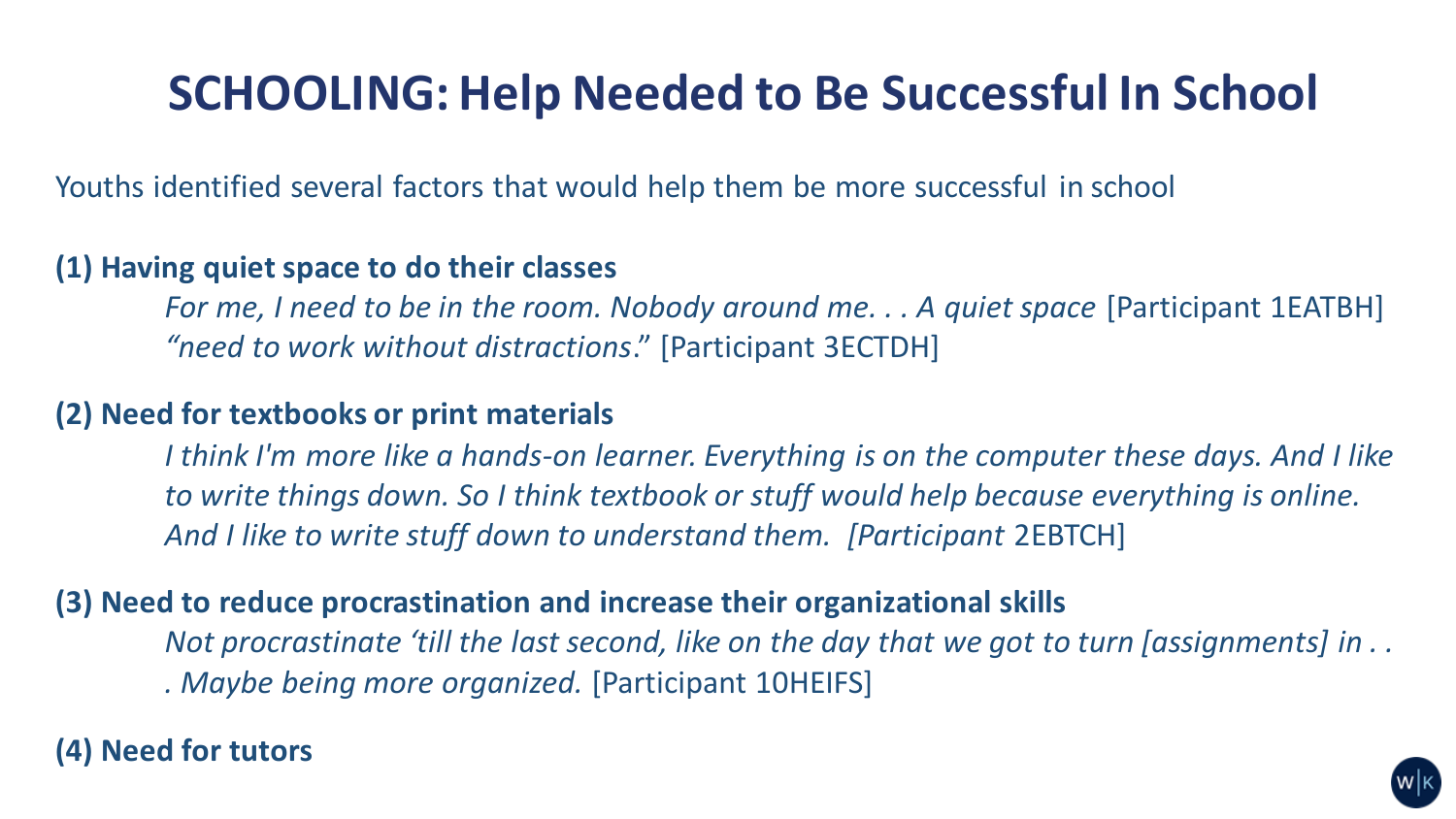# **SCHOOLING: Assistance Received With School/Education**

Youths had mixed perception regarding the help they have and continue to receive.

#### **(1) Availability of optional zoom meetings**

*One thing I like about my school is that on Wednesdays there's a lot of Zoom sessions. It's optional. If you need help, you can go to it. That's very nice*." [Participant 5EETFH]

Despite the availability of these optional meetings youths expressed some limitations and additional stress

*Sometimes when I have a question for a teacher, it's like once in a week and sometimes like on Wednesdays we have to go to the Zoom. It feels like too tight, like you can't have a question after that.* [Participant 3ECTDH]

*I would say that sometimes during online school, the workload is stressful sometimes. . . Sometimes you get confused about [schoolwork] . . . you can't personally ask your teacher - Is this due? what is the deadline for this? It gets stressful sometimes. It's stressful to do school virtual.* [Participant 2EBTCH]

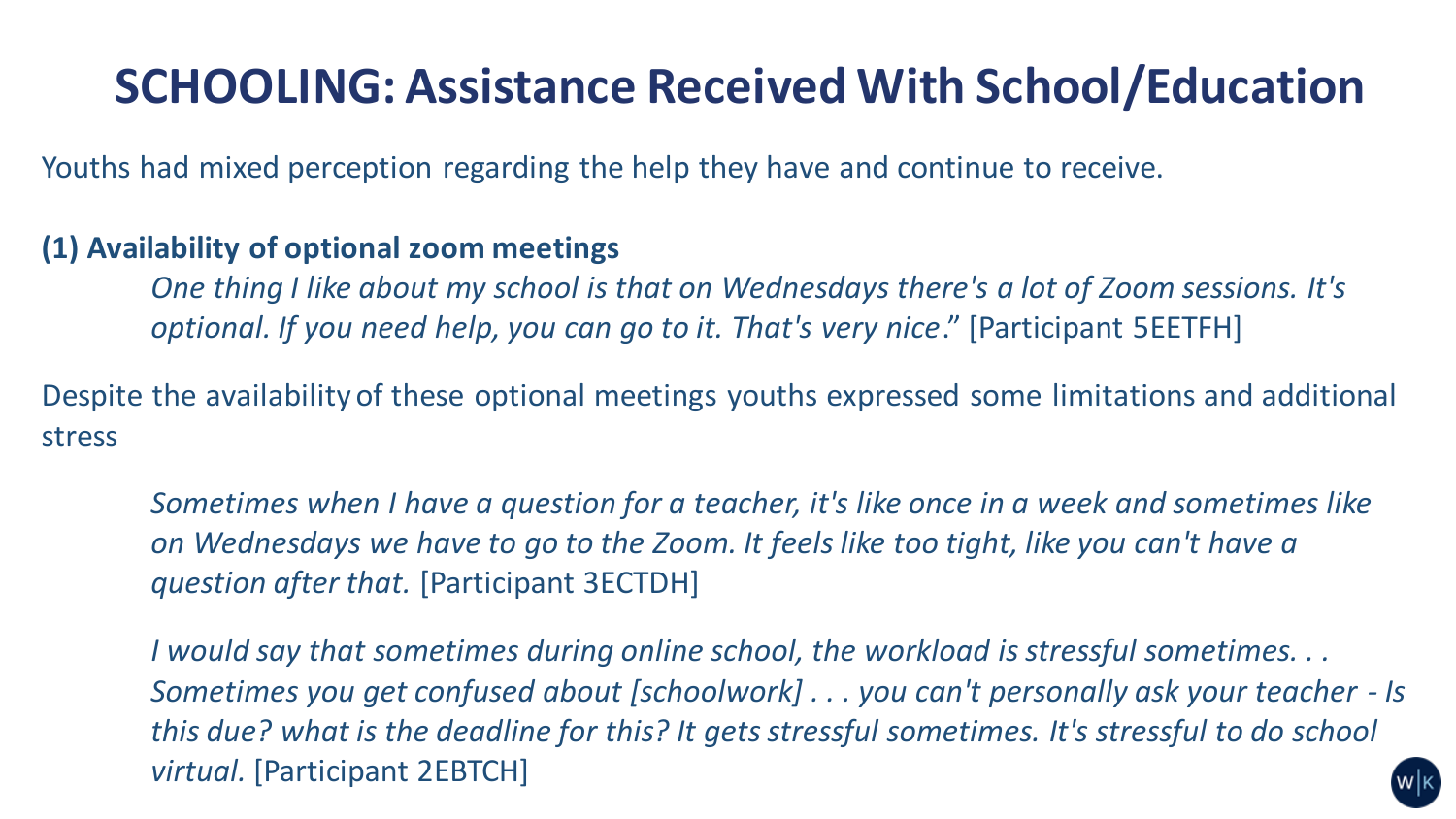# **SCHOOLING: Assistance Received With School/Education**

**(2) Need for teachers and staff to be more communicative and responsive**

Well personally, I think the teachers need to . . . communicate more, because for me personally, I emailed some of them and they haven't even responded. [Participant 7HBICS]

*I* also think counselors too, because sometimes *I* have questions about colleges and it's hard *to reach out to them. [Participant 6HAIBS]*

Limited communication and responsiveness appeared to be hampered by the teacher/student ratio

*We have like a virtual . . . checking-in . . . and most times the teacher will just give you an assignment and tell you to do it, and then you go to the virtual check-in and you would ask a question and . . .they don't hear you or they . . . answer somebody else and then you try [to] ask them a question [again]. . . There's not enough . . . there's only one teacher and there's like 20 students. And then you would email her and [not get an] answer until like four days.* [Participant 10HEIFS]

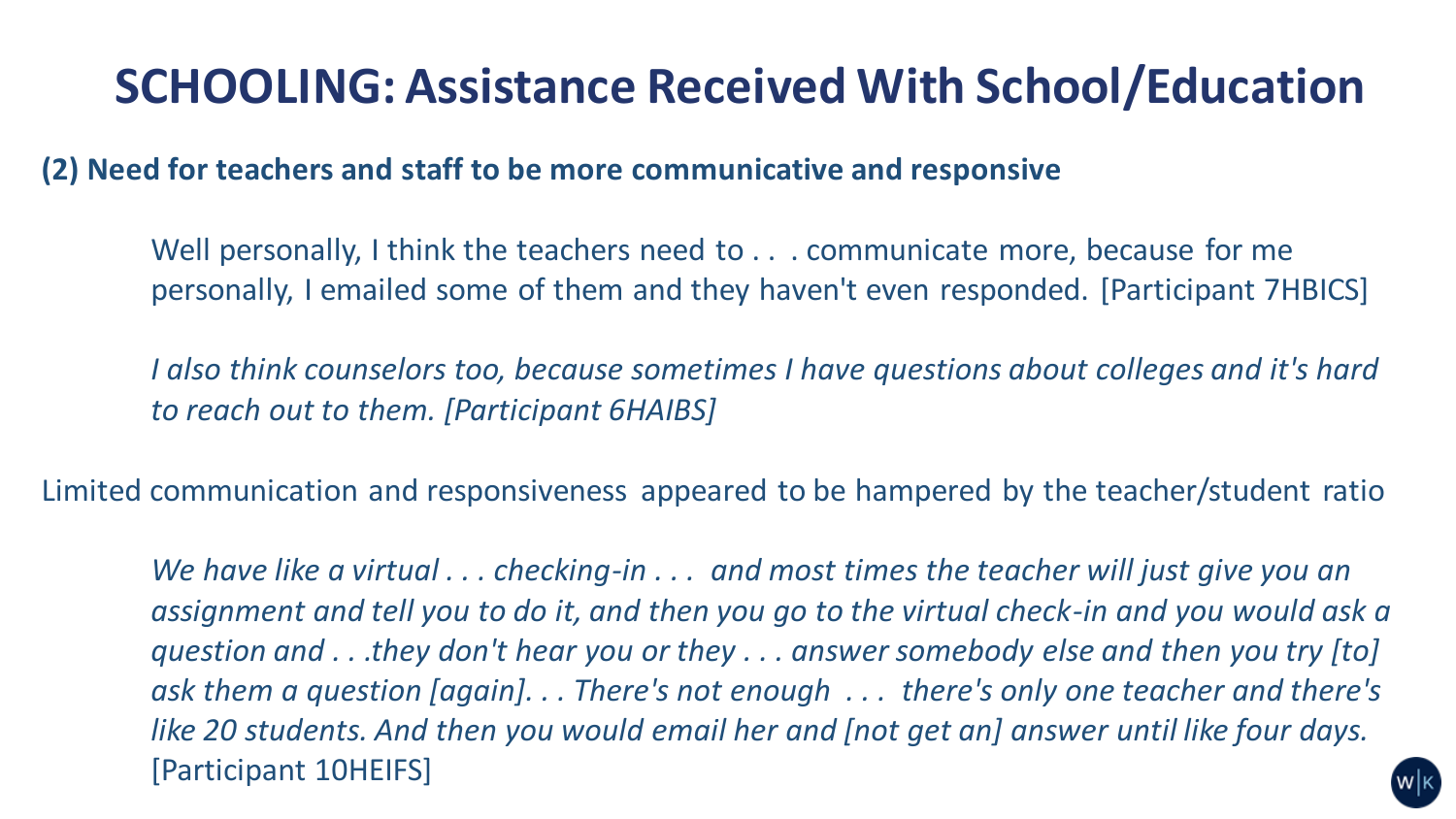## **AFTERSCHOOL PROGRAMS: Programs Youths Participate In**

- Youths indicated that they participate in a range of afterschool or volunteer programs
- Their participation were, however, affected as a result of the COVID-19 pandemic

"*because COVID we can't really go volunteer and stuff*." [Participant 2EBTCH]

| <b>PRE-COVID-19</b>                               |                             | <b>DURING COVID-19</b>                                                    |                                              |
|---------------------------------------------------|-----------------------------|---------------------------------------------------------------------------|----------------------------------------------|
| <b>Afterschool Programs</b>                       | <b>Volunteer Activities</b> | <b>Afterschool Programs</b>                                               | <b>Volunteer Activities</b>                  |
| 1. ACE Academy                                    | 1. SJA                      | 1. ACE Academy                                                            | 1. New Hampshire<br><b>Elementary School</b> |
| 2. Community Bridges                              | 2. NHS                      | 2. Online Programs (e.g., Border<br>Collie, Tech-Squad; Digital Learning) |                                              |
| 3. Soccer Club                                    | 3. Tutoring                 |                                                                           |                                              |
| 4. Arts Program (e.g.,<br>dance, reading, crafts) |                             |                                                                           |                                              |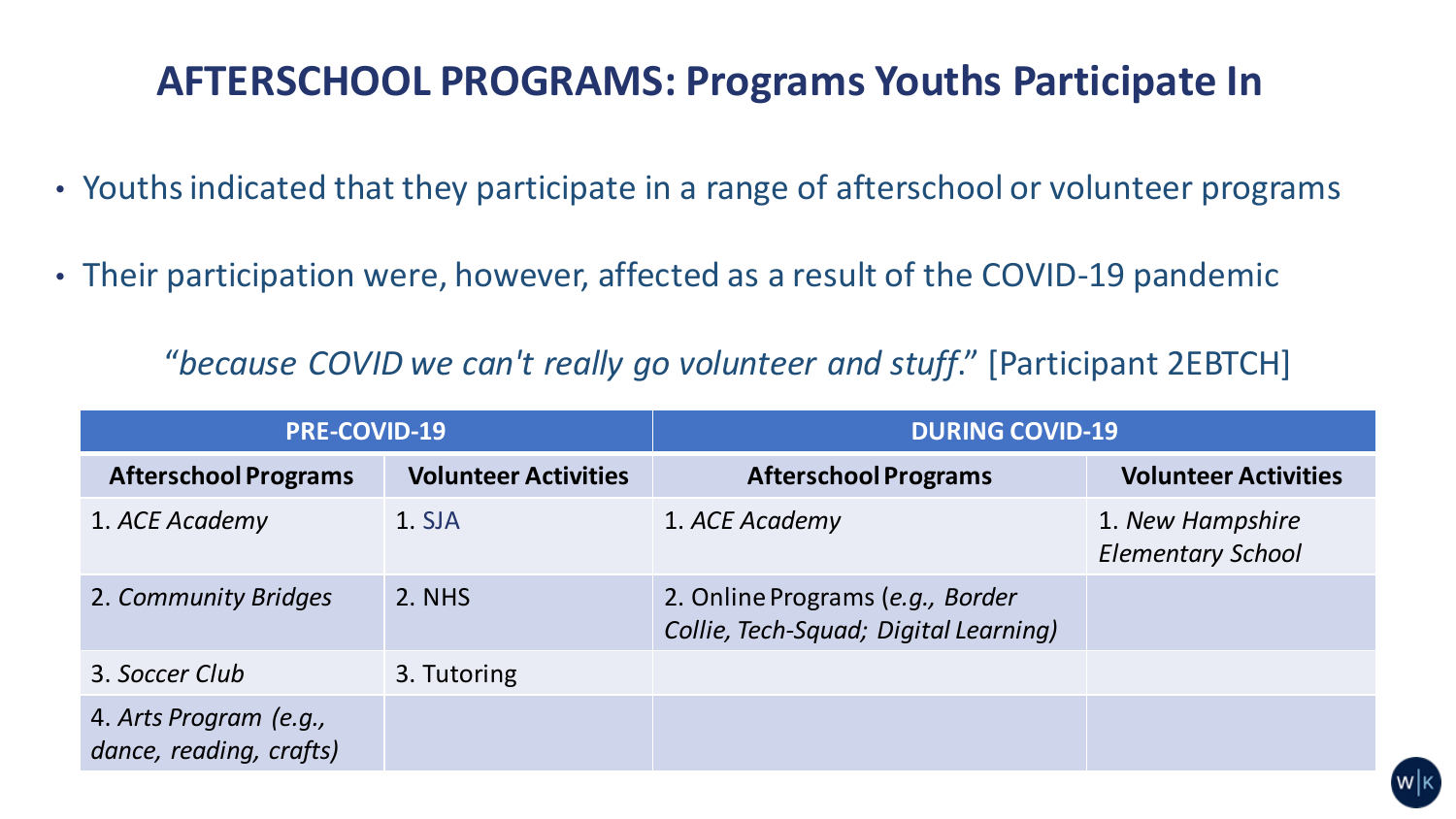## **AFTERSCHOOL PROGRAMS: Reasons for Participating in Afterschool Programs**

### **(1) Educational Support**

• Many Ethiopian youths highlighted that they received educational support from participating in ACE Academy

*They help you with your homework.* [Participant 1EATBH]

*They help you with more reading and writing skills.* [Participant 3ECTDH]

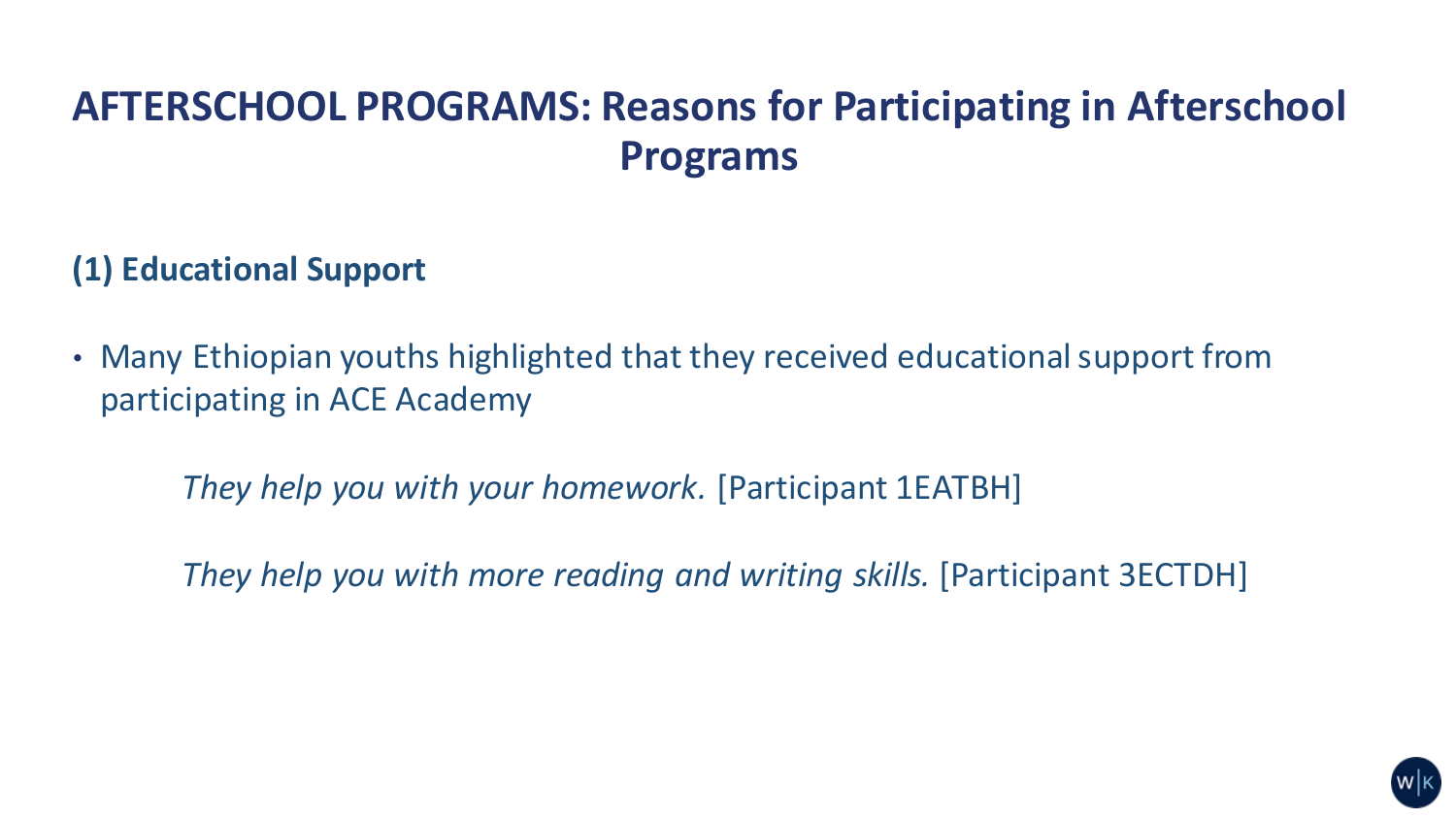## **AFTERSCHOOL PROGRAMS: Reasons for Participating in Afterschool Programs**

#### **(2) Community Support & Flexibility**

*Wanting to be involved in the community, my local community and helping out others* [Participant 7HCIDS]

*For community bridges, I joined because it was something for me to do and also it was interesting, and it would help me with college too because they help with colleges and stuff. But for food distribution, I . . . joined [because] I wanted to help out with my community. [Participant 6HAIBS]*

*I liked the environment so much. It was really so welcoming and everything. So I decided to stay there. And do my SS hours while having fun with the kids and stuff. . .*[and] *because it was flexible, the hours and stuff. I could go anytime of the week I was comfortable. My cousin introduced us to it. Just the hours were comfortable. Everything was suiting [including the] staff."* [Participant 2EBTCH]

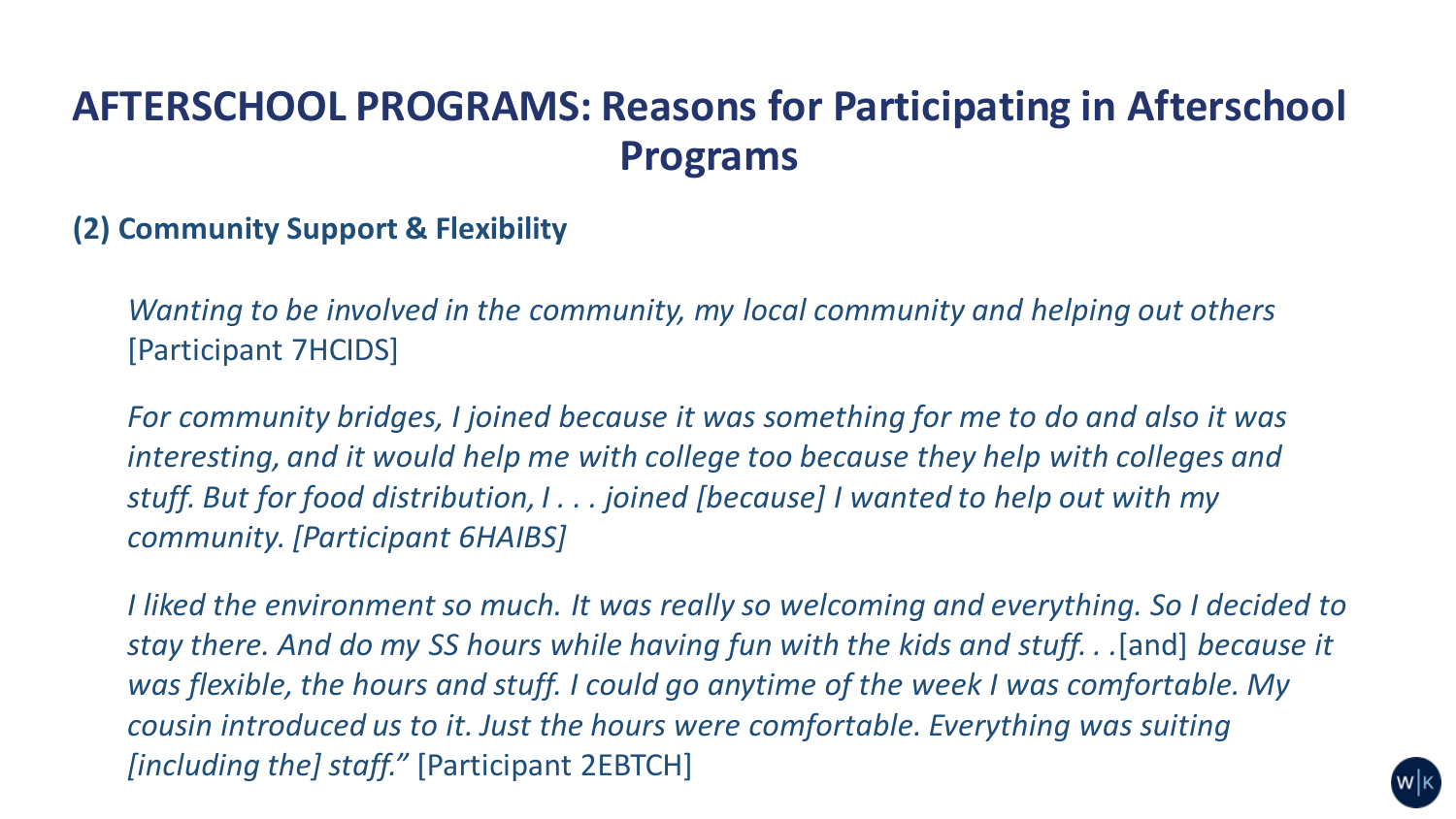## **AFTERSCHOOL PROGRAMS: Reasons for Participating in Afterschool Programs**

**(3) Interest Match with Afterschool Program** 

*I just like stuff about computers, so I just wanted to get into like a club that would entertain me.* [Participant 8HCIDS]

One youth who did not participate in any afterschool program indicated that . . .

*Personally, I don't find any of them interesting.* [Participant 11HFIGS]

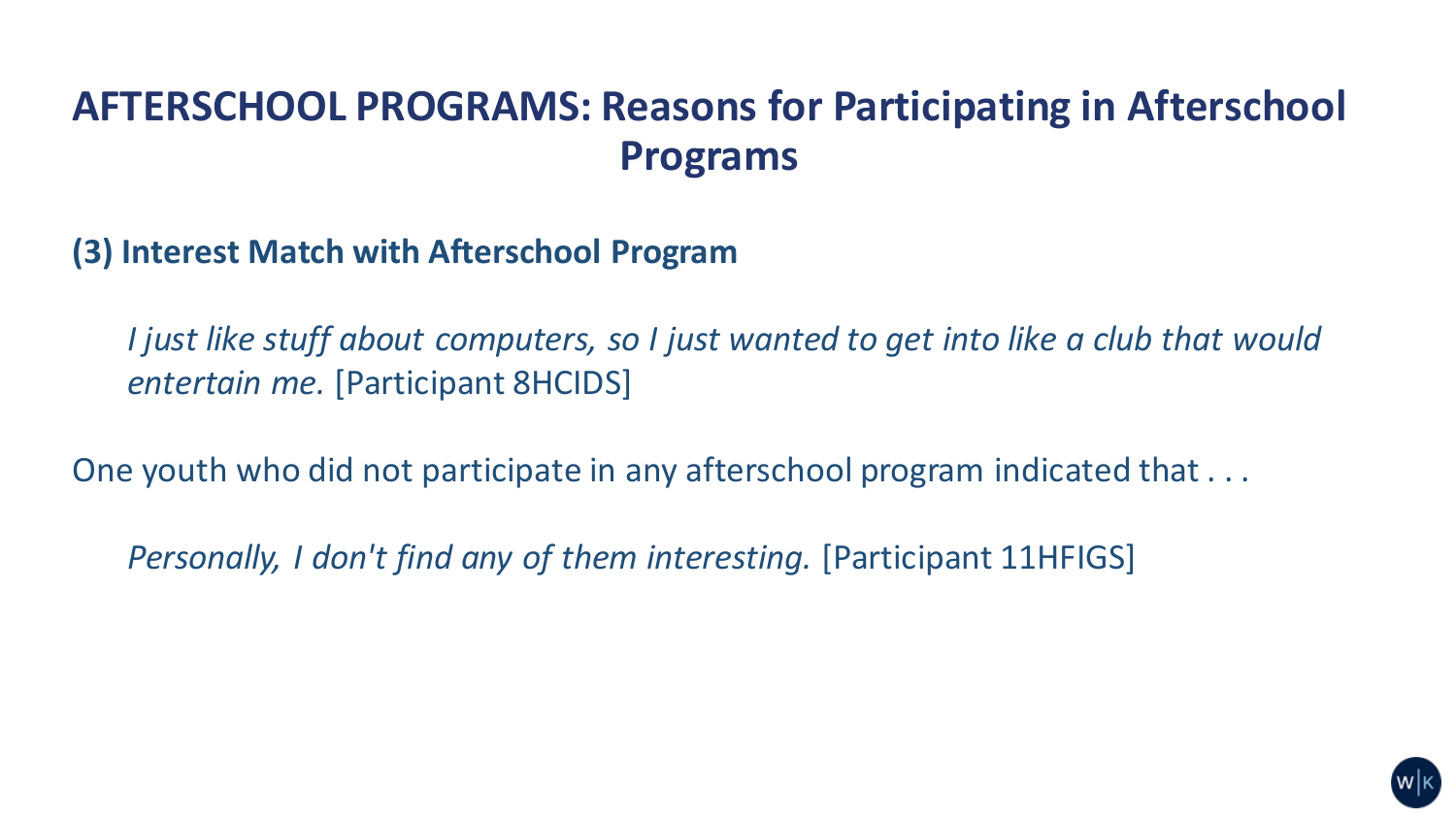## **AFTERSCHOOL PROGRAMS: Afterschool Programs Needed**

**Youths indicated a need for afterschool programs in the**:

- Arts (e.g., dance)
- Sports (e.g., soccer, gymnastics)
- Technology (e.g., gaming, coding)

The need to make the programs more specific was also indicated by one youth who shared:

*I think there should be more clubs that are specified on one thing, because a lot of kids are interested in coding and stuff. There should be a club just for that. I know there's other places where they have a combination of everything but there should be more of the specific [activity] so they can focus on it*. [Participant 2EBTCH]

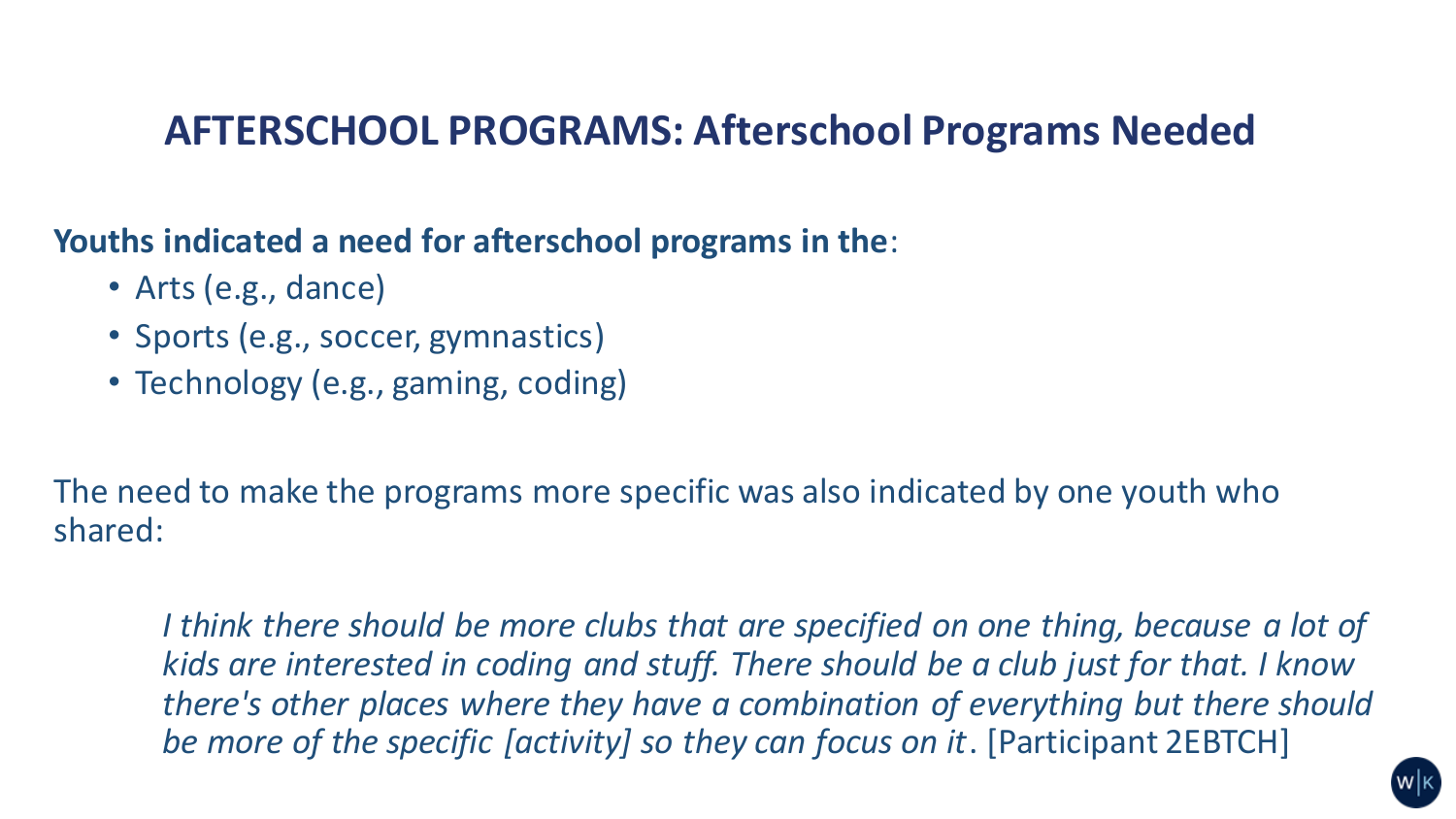## **COMMUNICATION: Medium Used to Obtain Information**

Youths indicated the many ways in which they obtained information including:

#### • **Social Media Platforms**

• Instagram and Snapchat were the most frequently reported

#### • **Information sharing between family, neighbors and school**

*[We get information from] our neighbors[and] especially family - people you know. Since they come from different places and stuff, they have other information mentioned that you might not know about. And also what [name redacted] said, when I go to other buildings around my neighborhood. Even in my apartment building, there's posters and boards, and stuff like that. Also . . . at school, they pass [out] a lot of stuff like that. [Participant 2EBTCH]*

#### • **Use of flyers, posters and notice boards**

In my building, we put up flyers up on the elevators and stuff like that. [Participant *3ECTDH]*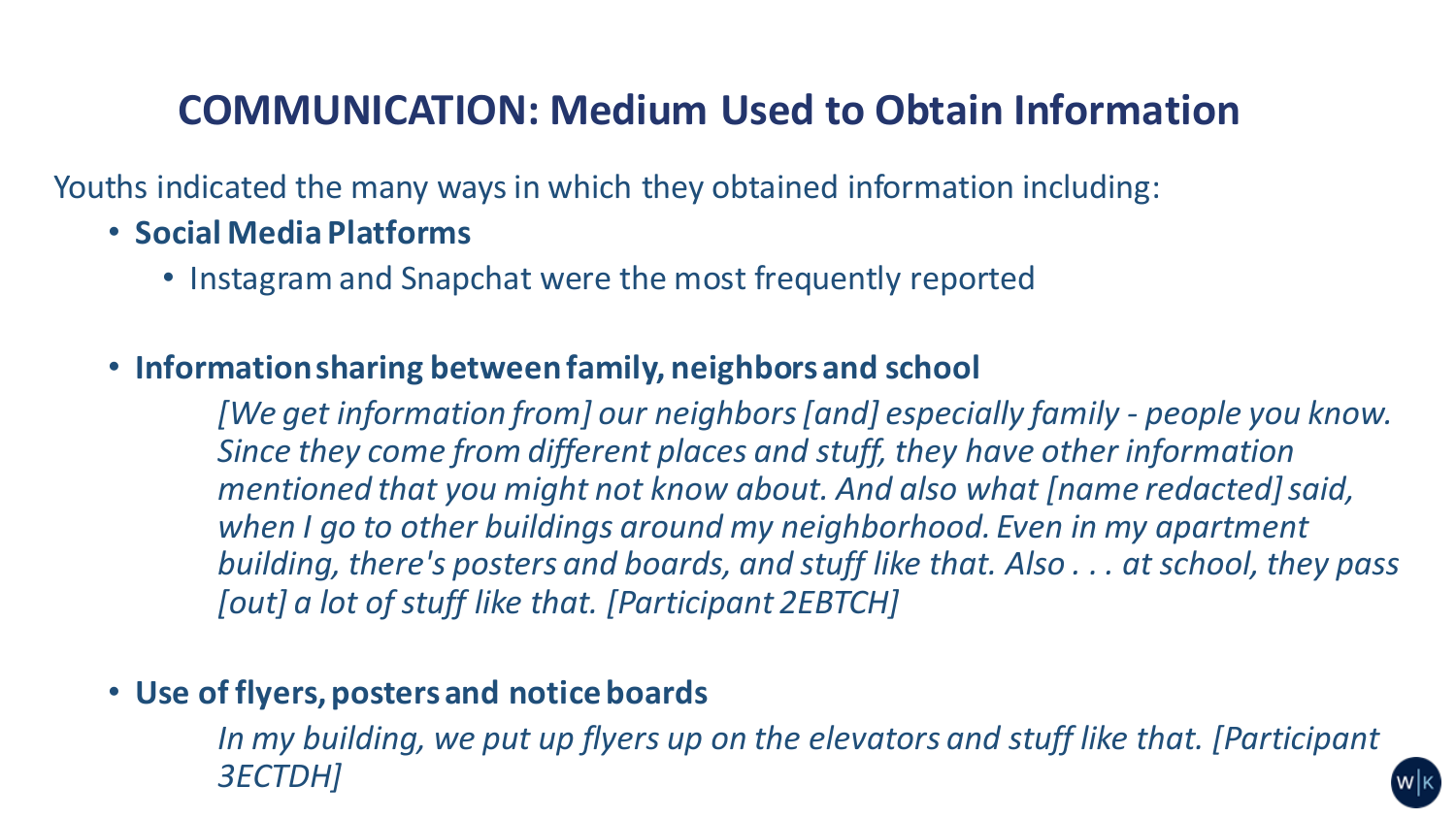## **COMMUNICATION: Best Ways to Share Information**

**Youths shared two overarching ways to share information to community members:**

#### **(1) Social media, emails, text messaging**

• Facebook was the most reported social media platform to share information *Flyers, emails, text messages and Facebook . . . Probably Facebook, [is the best one] . . . not going to lie, it's probably Facebook*. [Participant 8HCIDS]

#### **(2) Forming partnerships with individuals and schools**

*Partner with... the school and get them to like... inform the parents [of community happenings and other resources] because not everybody watches the news . . . or has Facebook. And if you want to get [to] the parents, the kids go to school so get the school [to be more involved]. [Participant 10HEIFS]* 

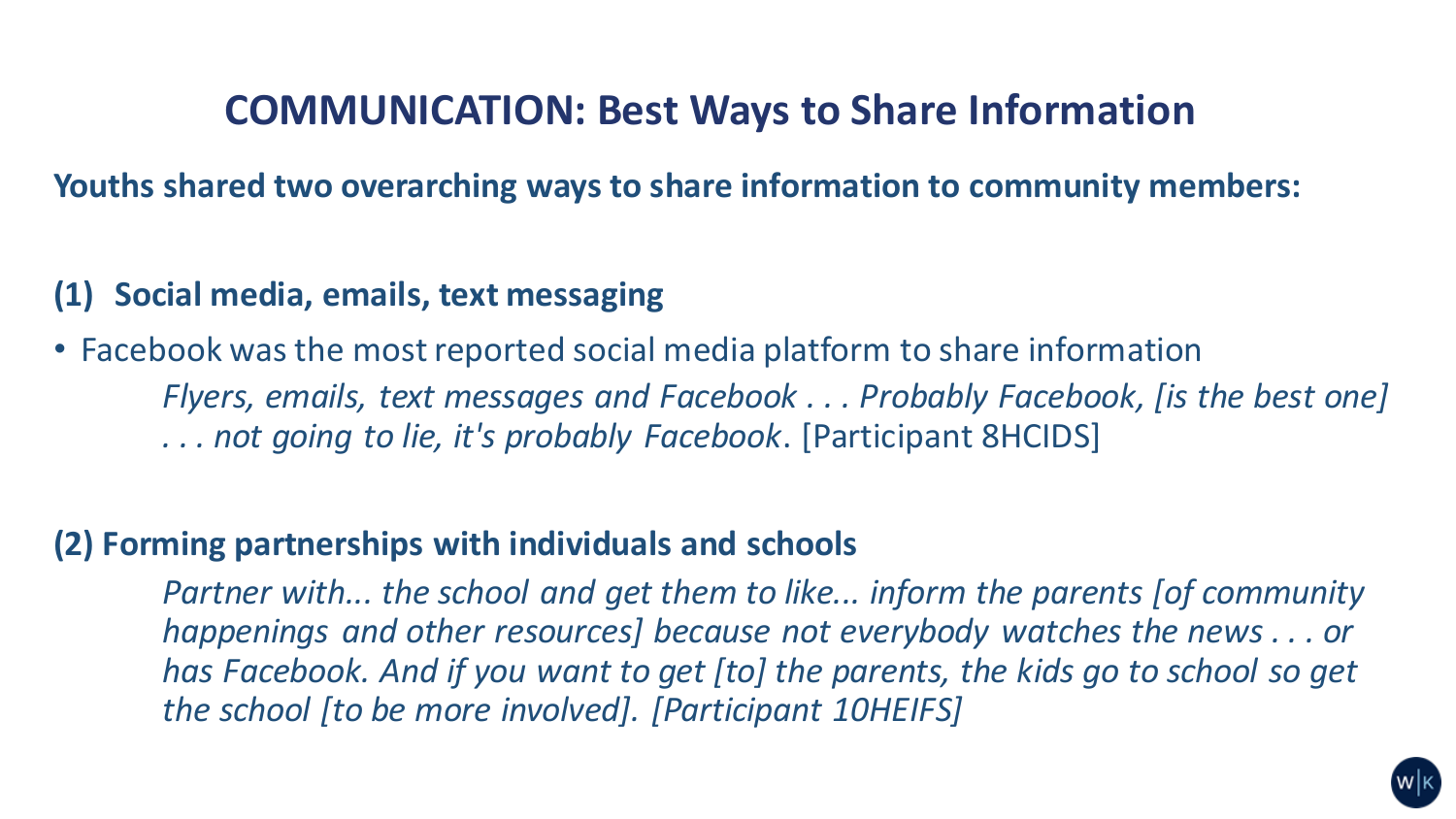## **COMMUNICATION: Additional Information Needed**

#### **Older youths indicated the need for information related to college application and career advice**

*Information like... on going to college. So like, how to get scholarships, how do I apply, what to do. . . which colleges are good and stuff like that. Especially when you are in high school . . . Or people who don't want to go to college [they need] career advice and stuff. There are things at school that they don't teach us that we need for the real world. [Participant 2EBTCH]*

#### *Younger youths needed information on the environment and community bonding*

*I guess [we need information about the] environment too, and also, I feel like... I guess bonding of the community in a way.*" [Participant 7HBICS]

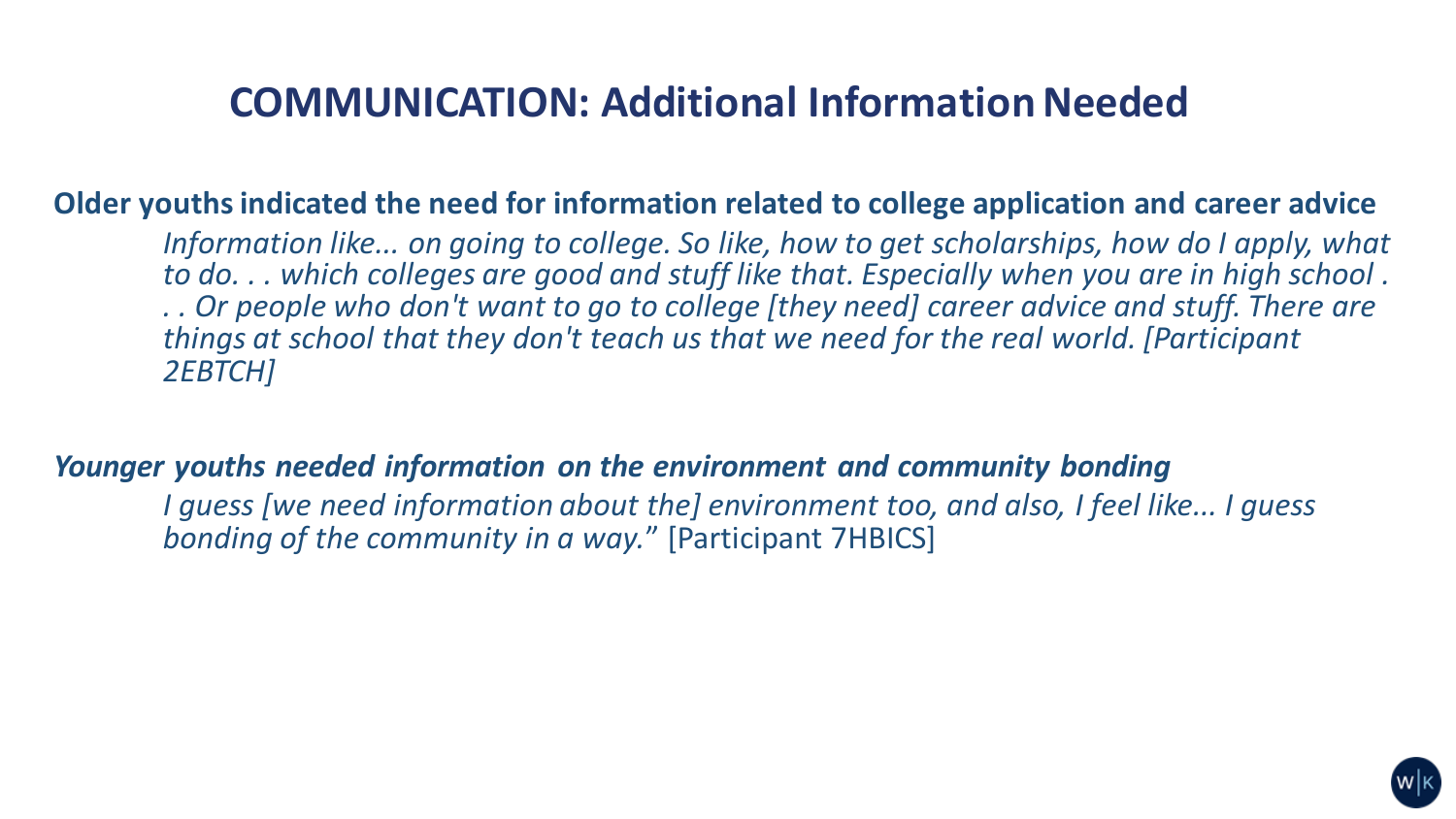#### **1. Need to increase communication with young people**

*I guess if you want to get people in a program . . . you have to talk to young people, like us, to see if there's any chance you can make up a program [that they have an interest in].* [Participant 6HAIBS]

*Maybe asking them what their interests are and then just trying to find a program that fits them, and that they'll be interested in going to. But you have to keep in contact with them so they just don't forget.* [Participant 8HCIDS]

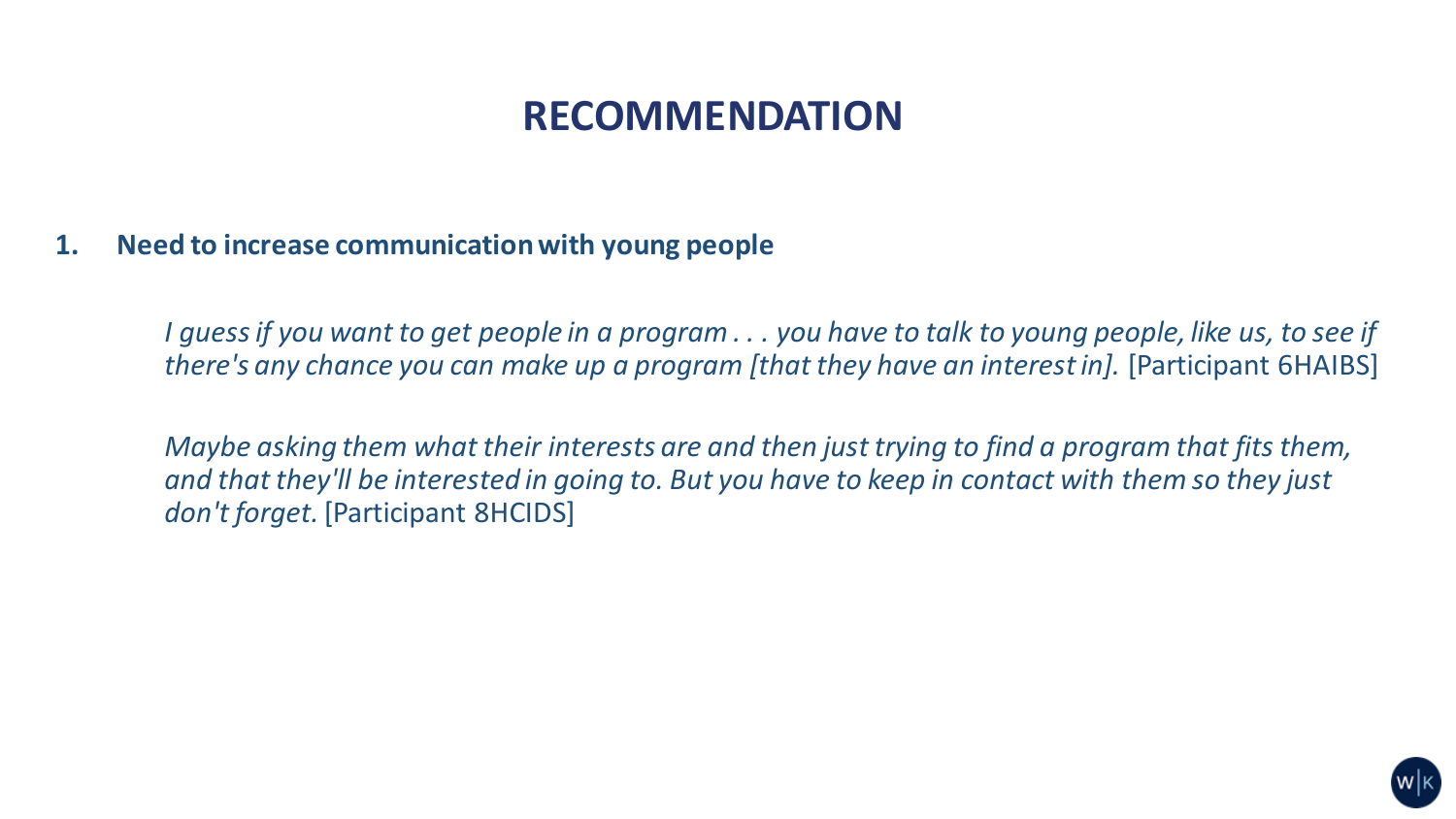2. **Increased advertisement of afterschool programs**

*I think definitely let people know [about the afterschool program] . . . try [and] get information out there, because I know a lot of people who are . . . willing to go to afterschool or volunteer but they just don't know where to start or what to do*. [Participant 2EBTCH]

*I think sometimes people don't even know that there's certain programs around. So I feel like reaching out to people who might be interested is kind of a good idea to get people aware of what's happening.* [Participant 9HDIES]

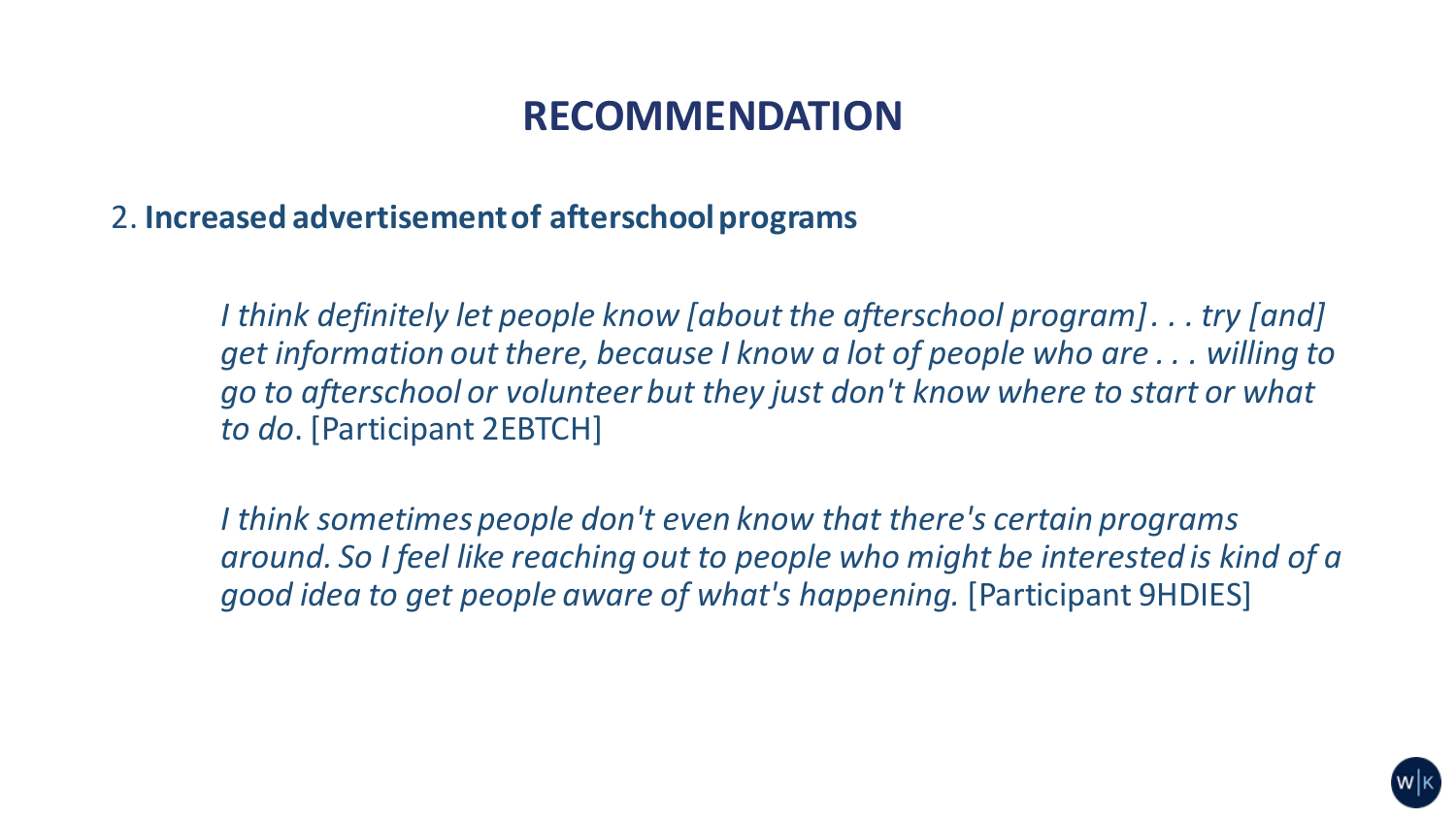**3. Need for more specificity about afterschool programs**

*They say there's programs available if you want to get in, but they don't say there's a program like art or sport. Because if they just say there's a program, you're not really going to look into it . . . but if you hear of a program that you like or you want to do, you might investigate or try [and] get in. But if you just say programs . . . you don't look into it more . . . you don't know it's there and that doesn't make you want to check. Like if you don't check, you won't know*. [Participant 10HEIFS]

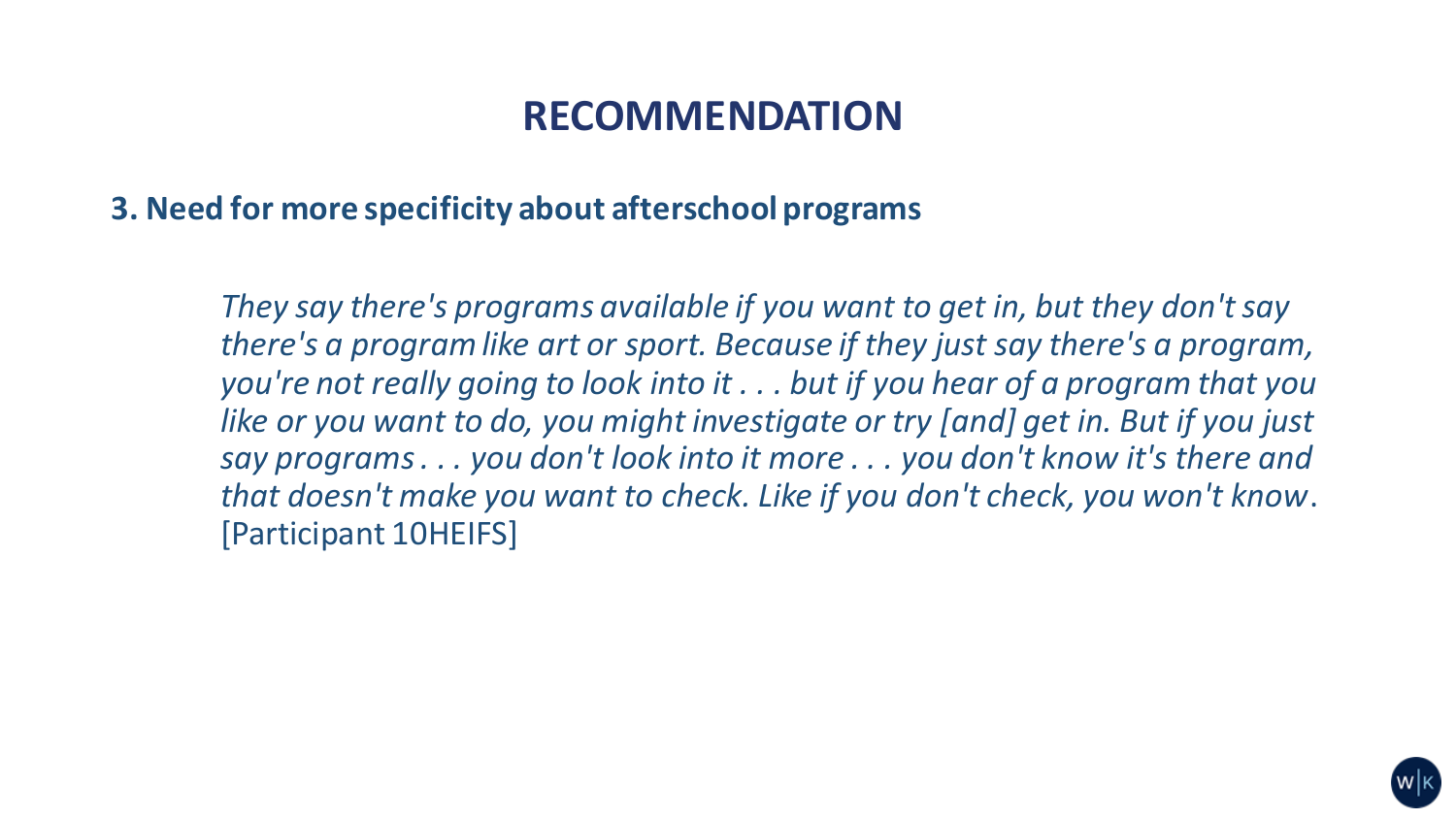### **4. Increase support for youths**

*ACE Academy always open their gate from 1 through 5. These organizations could open from maybe like 6 to 12 for people that need a little bit more help*. [Participant 3ECTDH]

*Yeah. I agree. I know a lot more about younger kids having support, which they obviously need. I think the older kids through middle school and high school should be included too. They also need the support and the help*. [Participant 2EBTCH]

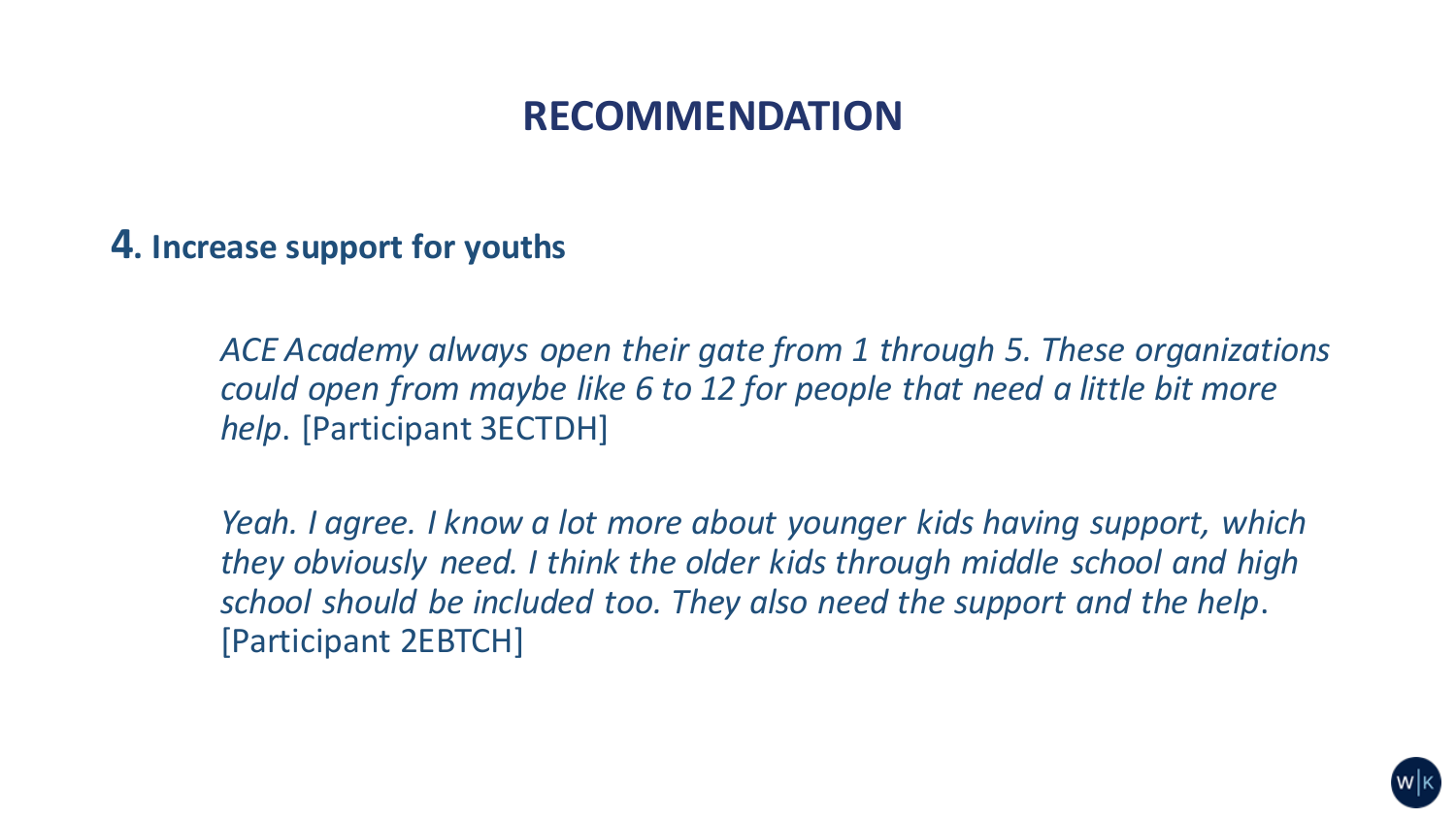## **Conclusion**

- Youths indicated the need for quiet space, print material/textbook, tutor, and need to work on their procrastination and increase their organizational skills as important for their success in school
- Majority of youths participated in some afterschool activity, except for one person
- Ethiopian youths mostly participated in the ACE Academy afterschool program, while others volunteered or participated in other programs, including online
- Various mediums were used to obtain information including social media, information sharing between individuals and schools, and the use of flyers, posters, and notice boards

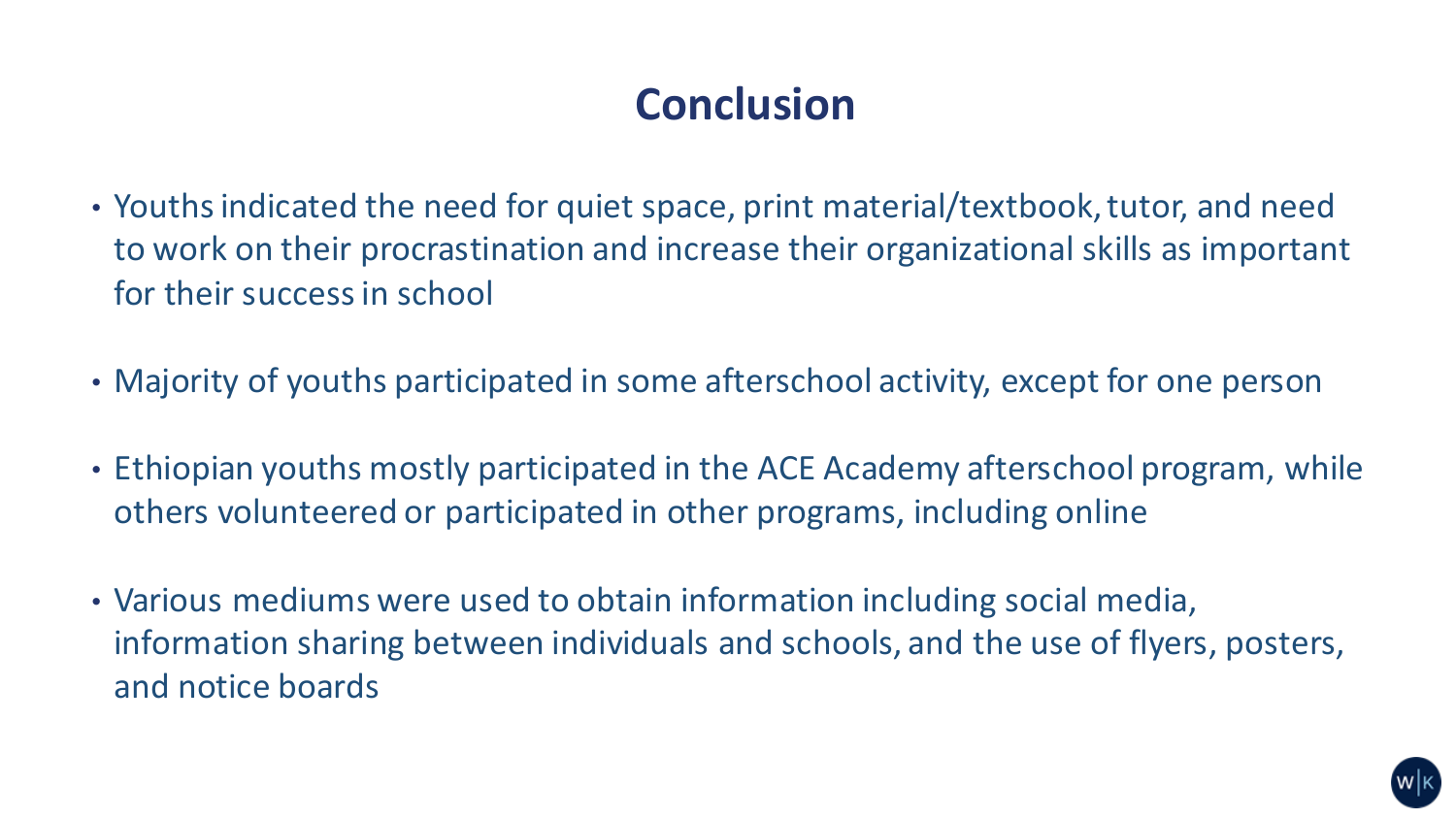## **Conclusion, Continued**

- The best way to share information was through social media especially Facebook, emails, text messages and forming partnerships with individuals and schools
- Youths would like to get additional information about college applications and career advice, in addition to the environment and community bonding
- Recommendations centered around the need to increase communication with young people, advertisement, and support for youth as well as the need to be more specific about afterschool programs